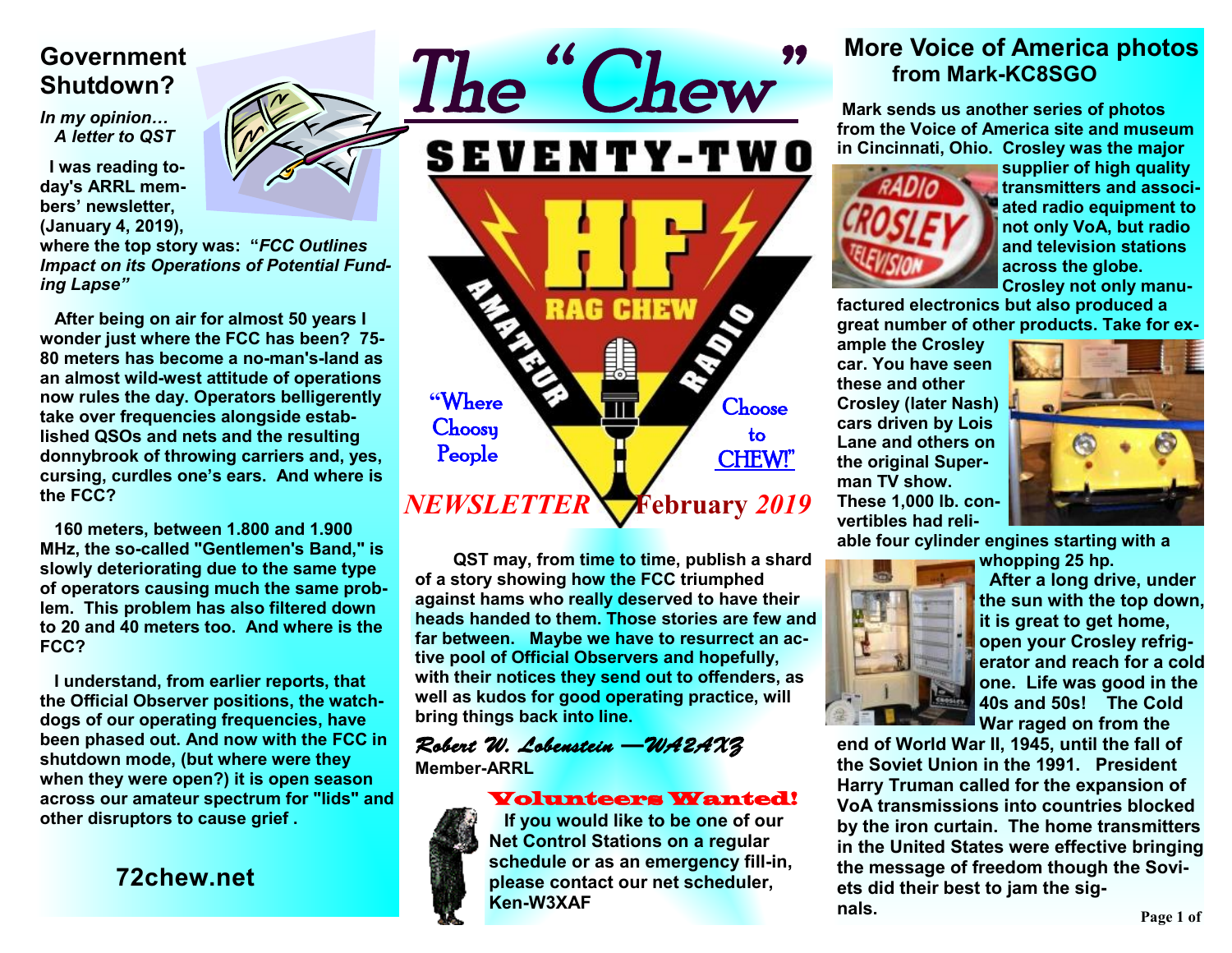#### *VoA-Continued:*

**To counter the jamming, RCA installed powerful broadcast - AM 150kW transmitters in ships. These were used to relay program-**



**ming directly from the stateside Bethany sta-**



**tion.** These, along **with a pair of 35kW Collins short-wave units, were anchored off the coasts of certain communist states. Large helium barrage bal-**

**loons hoisted long wire antennas and VoA was successfully heard in these countries over jamming interference.**  *With thanks to Mark-KC8SGO* 

**~~~~~~~~~~~~~~~~~~~~~~~~~~~~~~~~~~** 





**Here is the link for HAMNATION**  *<https://twit.tv/> shows/hamnation* 

**to that link, any time of the day or** 

**night, you can click on the episodes you want to view and then watch (stream), immediately, or click on the download options and download it for later viewing.** 

 **On Wednesday evenings, 9pm Eastern / 8pm Central time, you can click on the Live tab tab and watch the live show. There is a "chat" link as well to send your comments in live. I run two computers. While one streams** 

**the live show and the other displays the chat room when the I watch live show.** 



**Directly after the show, (and on Thursday's too), the link below is posted for participants to enter a prize drawing. http://**

**icomamerica.com/en/hamnation/default.aspx George Thomas from Amateurlogic.TV, hosts the Smoke and Solder segment on HamNation. He will end the segment with a question. If you answer the question correctly, you are entered into another weekly drawing. I've won that a few times too. A Heil microphone, a MFG plug in 120 volt voltage monitor with pass through filter. An antenna and coax along with a tote bag. or two. Now if only I could have that kind of luck with Publishers Clearing House** *!*

 **By the way, George won an award at the Dayton Hamvention a few years back for his work on AmateurLogic.TV I learned <sup>a</sup> bit about Hamvention Awards. The wording on the award is almost exactly the wording written on the nomination. How do I know the wording on the nomination? I wrote it. I figured I'd pay him back for all the prizes (hihi) Amateurlogic.TV also gives away prizes but generally not that often. They give away a full station at least once a year, radio, coax, antenna, power supply and everything you need, except for the desk. In addition, Gigaparts runs a sweepstakes and gives away nice prizes. Check out Once you connect [www.gigaparts.net/sweepstakes/](http://www.gigaparts.net/sweepstakes/). I invite our friends in 7.272 Ragchew net to stop by, participate, learn something new to help out at your station and maybe, be pleasantly surprised by winning a nice prize.** 

**~~~~~~~~~~~~~~~~~~~~~~~~~~~~~~~~~~~** 

### *Many Thanks to Charles-WD4CLT for his kind and generous donation.*



 *There is a lot going on behind the scenes in your "organization without organization" requiring a few "shekles" to keep things going. Your contribution is appreciated so please,* 

*send yours to me, Loby, today! Robert W. Lobenstein-WA2AXZ 1958 East 36 Street Brooklyn, NY 11234*

# *Orlando Fl. Hamcation*

**~~~~~~~~~~~~~~~~~~~~** 

 **Saturday February 9, 2019** 

 **Randy-KB3IFH, along with his QSL card business, will be in Orlando, sharing a booth with WB2JKJ, "The Classroom Net". (***Also known as the 7.238 Radio Club of Jr High School 22 in NYC.)* **They will be in the Commercial Building, booth #1, at noon that Saturday. If anyone from our net is going, please stop by his booth. Randy says feel free to give him a call on his cell phone for directions. 410-440-0282.** 

> **KB3IFH QSL Cards [www.kb3ifh.homestead.com](http://www.kb3ifh.homestead.com) ~~~~~~~~~~~~~~~~~~~~~~ 72chew.net**

**73's KB3IFH** 

Goods and Services:

*Need QSLs or* 

*Eyeball* 

*Cards ???*